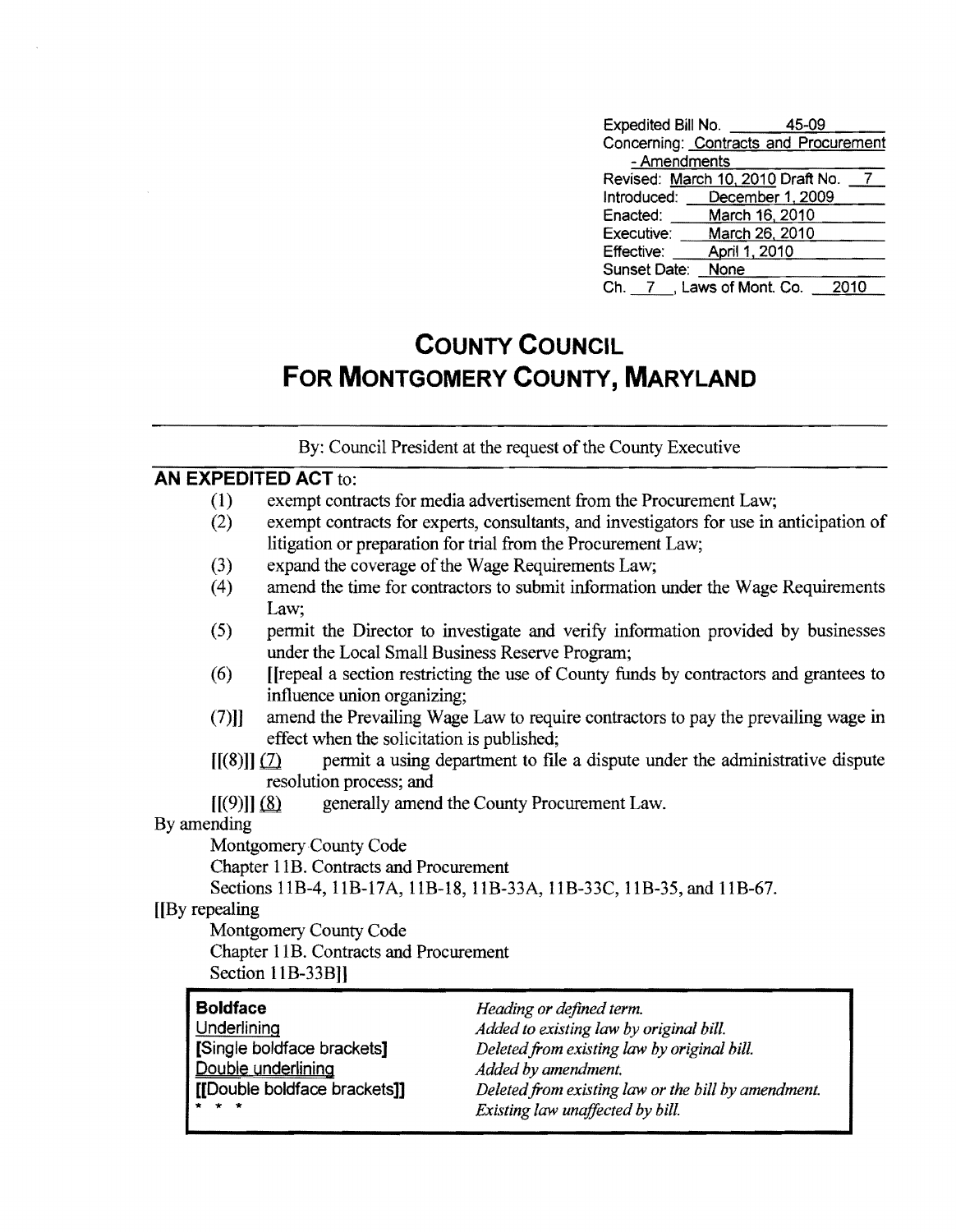À

1 2 3 4 5 6 7 8 9 10 11 12 13 14 15 16 17 18 19 20 21 22 23 24 25 26 *The County Council for Montgomery County, Maryland approves the following Act:*  Sec. 1. Sections 11B-4, 11B-17A, 11B-18, 11B-33A, 11B-33C, 11B-35, 11B-64, and llB-67 are amended [[and Section llB-33B is repealed]] as follows: 11B-4. Exemptions. (a) This Chapter, other than Article XII, does not apply to: \* \* \* (9) obtaining the services of experts, consultants, and investigators by the County Attorney, whether in anticipation of litigation or in preparation for trial;  $(10)$  obtaining advertising services from media sources; and  $(11)$  any other procurement exempted from this Chapter by another law. .\*  $*$   $*$   $*$ llB-l7A. Internet Posting Requirements. (a) Each using department must post each [planed] planned informal solicitation to purchase [of] goods, services, and construction, [valued at  $$5,000$  to  $$25,000$ , with a value greater than  $$10,000$  and less than \$100,000, on a County web site for 5 business days before making a purchase or entering into a contract. Each purchase must be made as provided under Section IIB-13. \* \* \* llB-lS. Bid security. The Director may require bid security as a condition of submitting a competitive sealed bid. The Director [determines] must determine the amount of bid security. Bid security must be: (a) a bond provided by a surety company authorized and licensed to do business in this State;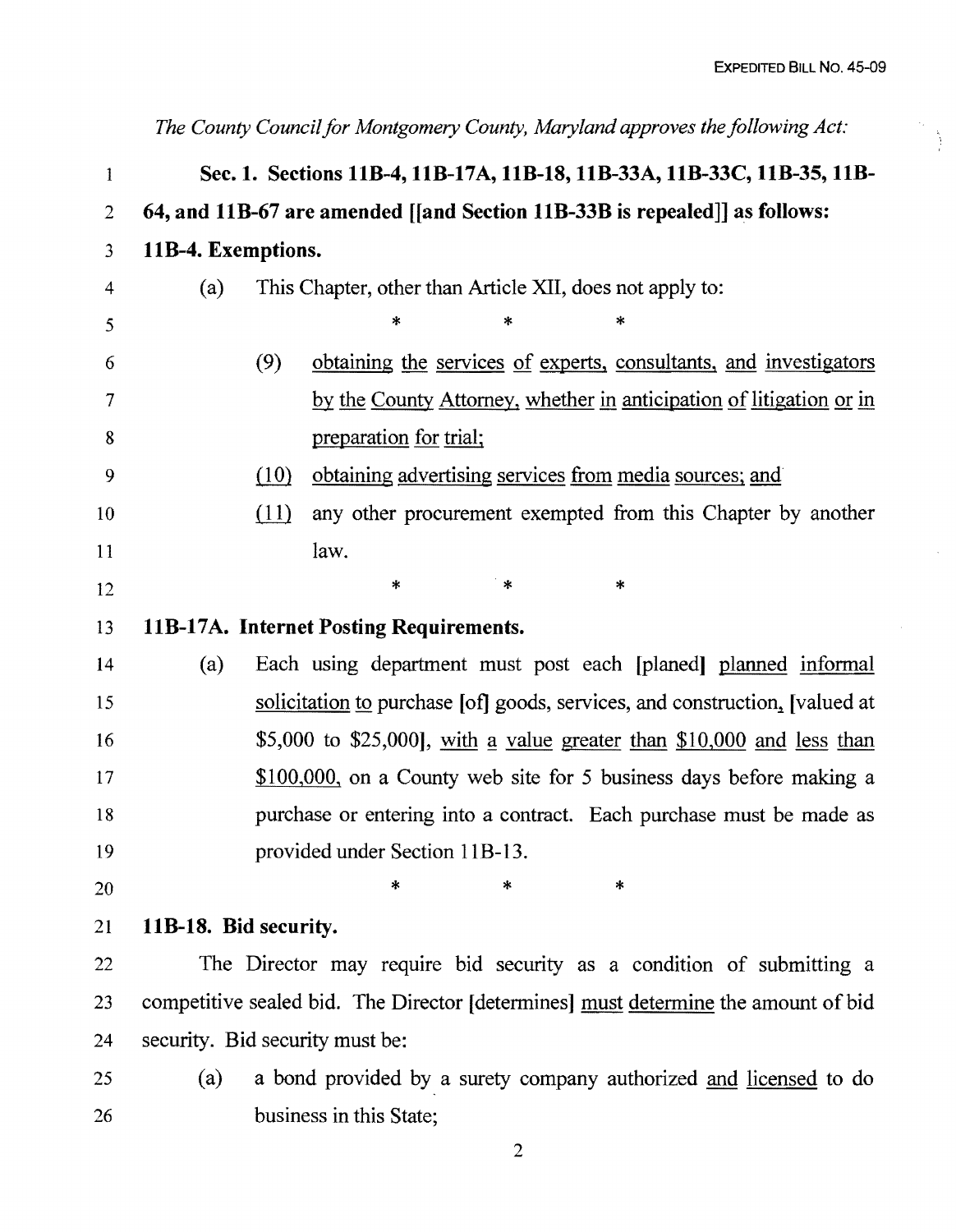| 27 |                             |          |     | $\ast$                                              | $\ast$ | *                                                                  |
|----|-----------------------------|----------|-----|-----------------------------------------------------|--------|--------------------------------------------------------------------|
| 28 | 11B-33A. Wage requirements. |          |     |                                                     |        |                                                                    |
| 29 |                             |          |     |                                                     | $\ast$ | *                                                                  |
| 30 | (b)                         |          |     |                                                     |        | <i>Exceptions to coverage.</i> This Section does not apply to:     |
| 31 |                             | (1)      |     | [a contractor who:                                  |        |                                                                    |
| 32 |                             |          | (A) |                                                     |        | employs fewer than 10 employees when the contractor                |
| 33 |                             |          |     | submits a bid or proposal, and                      |        |                                                                    |
| 34 |                             |          | (B) |                                                     |        | does not employ 10 or more employees at any time the               |
| 35 |                             |          |     |                                                     |        | contract is in effect as a result of performing the contract;      |
| 36 |                             | [(2)]    |     | a contractor who, at the time a contract is signed: |        |                                                                    |
| 37 |                             |          | (A) |                                                     |        | has received less than \$50,000 from the County in the most        |
| 38 |                             |          |     | recent 12-month period; and                         |        |                                                                    |
| 39 |                             |          | (B) |                                                     |        | will be entitled to receive less than \$50,000 from the            |
| 40 |                             |          |     |                                                     |        | County under that contract in the next 12-month period;            |
| 41 |                             | [(3)](2) |     | a contract with a public entity;                    |        |                                                                    |
| 42 |                             | [(4)](3) |     |                                                     |        | a contract with a nonprofit organization that has qualified        |
| 43 |                             |          |     |                                                     |        | for an exemption from federal income taxes under Section           |
| 44 |                             |          |     | 501(c)(3) of the Internal Revenue Code;             |        |                                                                    |
| 45 |                             |          |     |                                                     |        | $[(5)](4)$ a non-competitive contract awarded under Section 11B-14 |
| 46 |                             |          |     |                                                     |        | if the Chief Administrative Officer finds that the performance of  |
| 47 |                             |          |     |                                                     |        | the contract would be significantly impaired if the wage           |
| 48 |                             |          |     | requirements of this Section applied;               |        |                                                                    |
| 49 |                             | [(6)](5) |     |                                                     |        | a contract for electricity, telephone, cable television, water,    |
| 50 |                             |          |     |                                                     |        | sewer, or similar service delivered by a regulated public utility; |
| 51 |                             | [(7)](6) |     |                                                     |        | a contract for services needed immediately to prevent or           |
| 52 |                             |          |     |                                                     |        | respond to an imminent threat to public health or safety;          |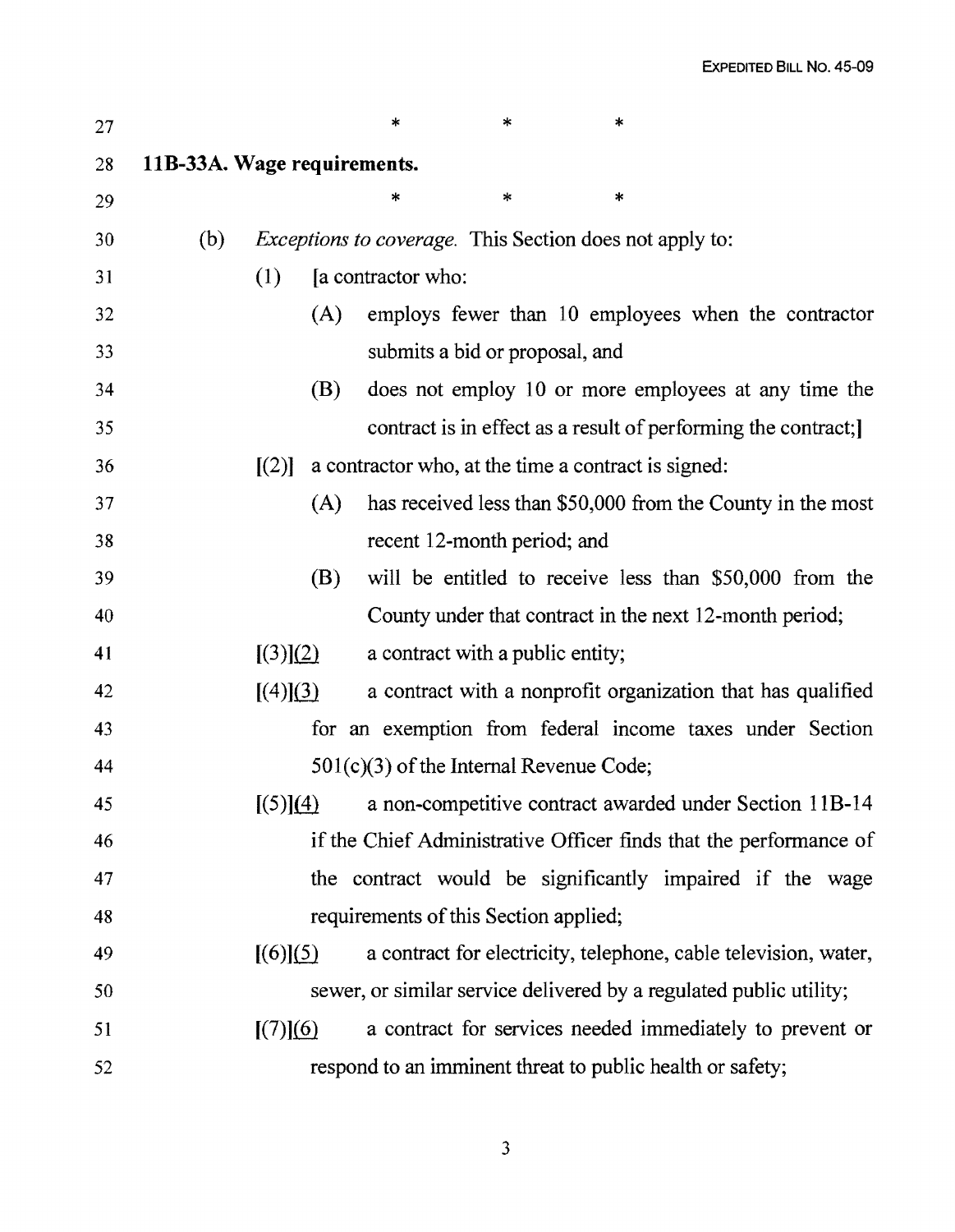$\sim$ 

| 53 |     | [(8)](7) |           | an employer to the extent that the employer is expressly                 |
|----|-----|----------|-----------|--------------------------------------------------------------------------|
| 54 |     |          |           | precluded from complying with this Section by the terms of any           |
| 55 |     |          |           | federal or state law, contract, or grant;                                |
| 56 |     | [(9)](8) |           | a bridge contract entered into under Section 11B-42; or                  |
| 57 |     |          | [(10)](9) | a contract entered into under a cooperative procurement                  |
| 58 |     |          |           | under Section 11B-40.                                                    |
| 59 |     |          |           | The Executive by regulation may increase the amount in subsection        |
| 60 |     |          |           | (b) $[[(2)]] \underline{1}$ to reflect increases in the cost of living.  |
| 61 | (c) |          |           | Solicitation requirements.                                               |
| 62 |     | (1)      |           | Each bid or proposal to provide services to the County must              |
| 63 |     |          |           | specify how the contractor and each subcontractor will comply            |
| 64 |     |          |           | with these wage requirements, and must include sufficient funds          |
| 65 |     |          |           | to meet these requirements. The Director, for good cause shown,          |
| 66 |     |          |           | <u>may permit a bidder or proposer to provide this information after</u> |
| 67 |     |          |           | the bid or proposal is submitted if:                                     |
| 68 |     |          | (A)       | the information is provided before the time for evaluation               |
| 69 |     |          |           | of the bid or proposal and no later than contract award;                 |
| 70 |     |          | (B)       | the <u>original</u> bid or proposal price does not change; and           |
| 71 |     |          | $\circ$   | the Director approves the later submission in writing.                   |
| 72 |     | (2)      |           | Each bid or proposal to provide services to the County which is          |
| 73 |     |          |           | submitted by an organization that is exempt from coverage under          |
| 74 |     |          |           | subsection (b)[[(4)]] $(3)$ must specify the wage the organization       |
| 75 |     |          |           | intends to pay to those employees who will perform direct,               |
| 76 |     |          |           | measurable work under the contract, and any health insurance the         |
| 77 |     |          |           | organization intends to provide to those employees. In evaluating        |
| 78 |     |          |           | the cost of a bid or proposal the County must disregard any              |
| 79 |     |          |           | additional cost attributable to payment of the wage requirements         |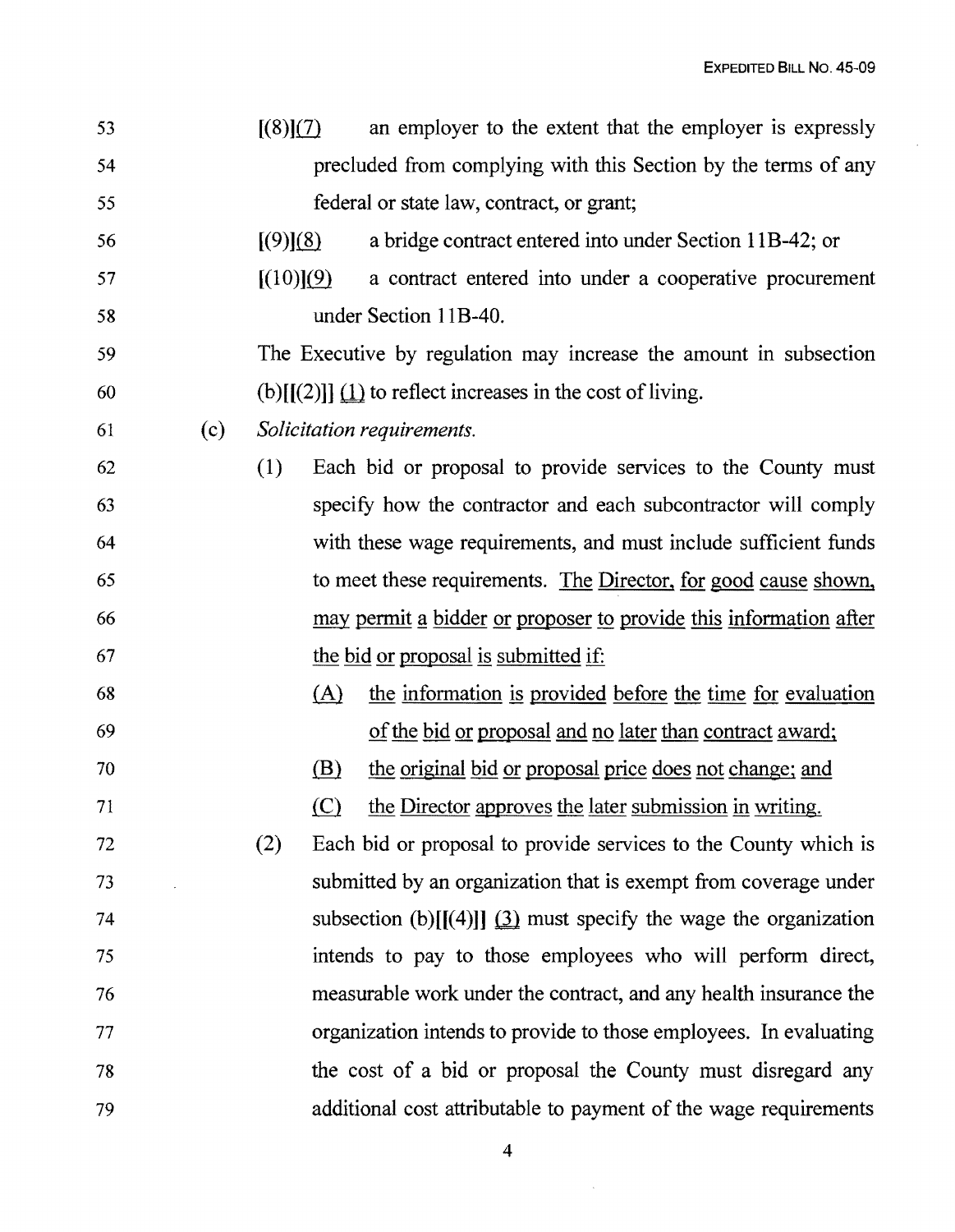| 80 | of this Section by any organization that is exempt from coverage |
|----|------------------------------------------------------------------|
| 81 | under subsection (b) $[[(4)]]$ $(3)$ when compared to a bid or   |
| 82 | proposal submitted by another organization that is also exempt   |
| 83 | from coverage under subsection (b) $[[(4)]]$ (3).                |

84 (3) A contractor must not split or subdivide a contract, pay an 85 employee through a third party, or treat an employee as a 86 subcontractor or independent contractor, to avoid the imposition 87 of any requirement under this Section.

 $88$  \* \* \* \*

# 89 11B-33B. [Use of County Funds] [[Reserved]] Use of County Funds.

- 90 [(a) Purpose. Sound fiscal management requires vigilance to ensure that 91 County funds appropriated for a service contract or a grant award to 92 participate in a County-funded program are expended solely for the 93 public purpose for which they are appropriated. If County funds are 94 appropriated for a service contract or a grant award to participate in a 95 County-funded program, and those funds are instead used to encourage, 96 discourage, or otherwise influence union activity or organization, the 97 proprietary interests of the County are adversely affected. The use of 98 County funds to encourage, discourage, or otherwise influence 99 employees from union activity or organizing constitutes a misuse of 100 County resources.
- 101 (b) Use of Funds. County funds appropriated for a service contract or a 102 grant award to participate in a County-funded program must not be 103 encumbered or used to assist, promote, deter, or otherwise influence 104 union activity or organizing. Nothing in this Section shall be construed 105 to prohibit the expenditure of County funds appropriated for a service

5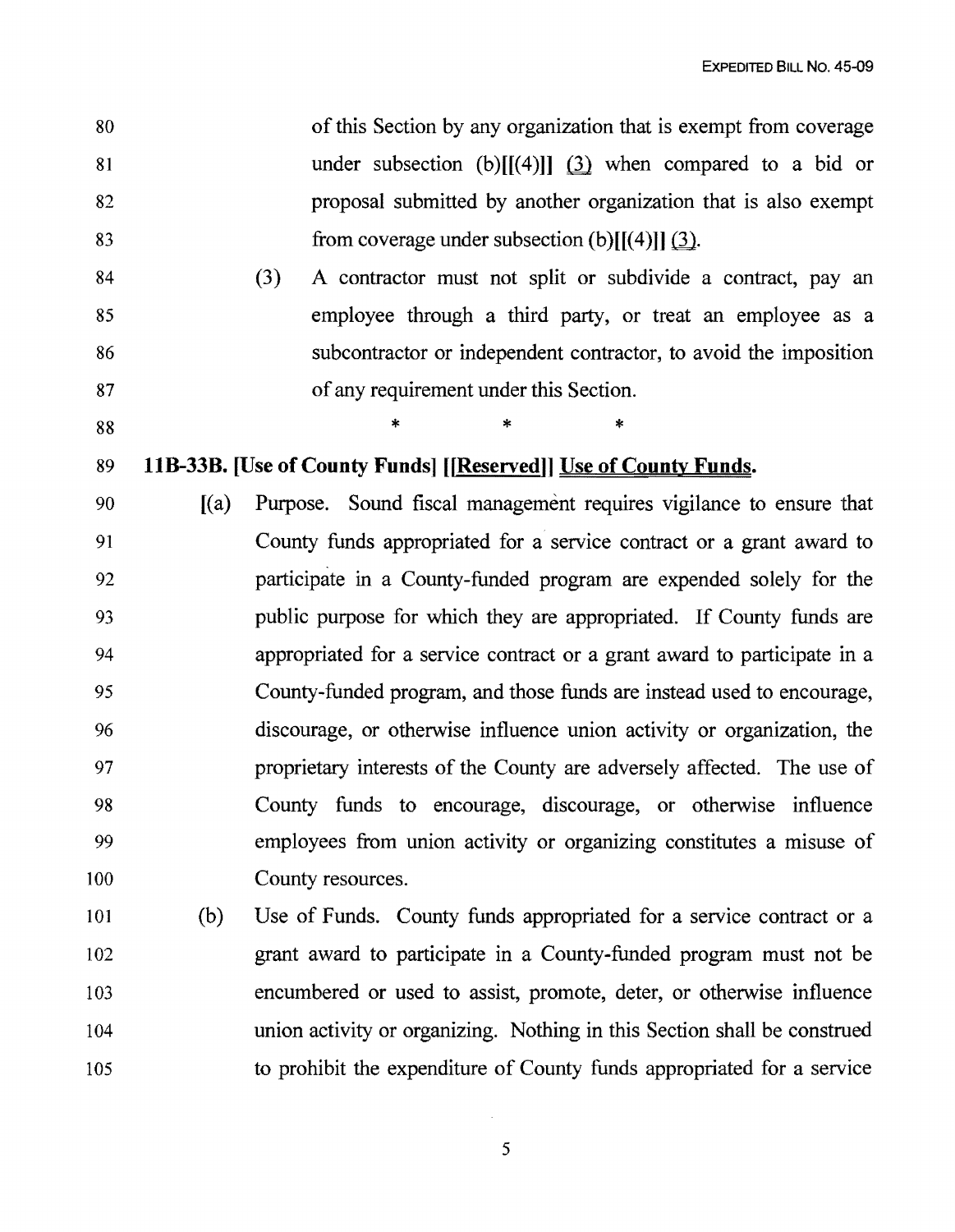| 107 |     |     | required by law.                                                      |
|-----|-----|-----|-----------------------------------------------------------------------|
| 108 | (c) |     | Specific Restrictions. County funds for a service contract or a grant |
| 109 |     |     | award to participate in a County-funded program must not be used to:  |
| 110 |     | (1) | prepare, mail, or otherwise distribute materials related to union     |
| 111 |     |     | activity or organizing;                                               |
| 112 |     | (2) | hire an attorney or a consultant to assist, promote, deter, or        |
| 113 |     |     | otherwise influence union activity or organizing;                     |
| 114 |     | (3) | encourage, discourage, or otherwise influence an employee from        |
| 115 |     |     | taking a position on union organizing in the workplace;               |
| 116 |     | (4) | prevent or facilitate access to an employer's facilities or property  |
| 117 |     |     | by a labor organization or its representatives;                       |
| 118 |     | (5) | encourage or discourage a program manager, policy council,            |
| 119 |     |     | committee, or community or parent group from assisting or             |
| 120 |     |     | participating in a union activity or organizing.                      |
| 121 | (d) |     | Enforcement.                                                          |
| 122 |     |     |                                                                       |
|     |     | (1) | The Chief Administrative Officer must require each contractor or      |
| 123 |     |     | grantee to:                                                           |
| 124 |     |     | Certify that the contractor or grantee will not expend<br>(A)         |
| 125 |     |     | County funds to assist, promote, deter, or otherwise                  |
| 126 |     |     | influence union activity or organizing and will comply                |
| 127 |     |     | with the requirements of this Section.                                |
| 128 |     |     | Keep and submit any records associated with County funds<br>(B)       |
| 129 |     |     | received for a service contract or a grant award to                   |
| 130 |     |     | participate in a County-program necessary to show                     |
| 131 |     |     | compliance. A contractor or grantee must provide these                |

106 contract or a grant award from being used to perform another act

6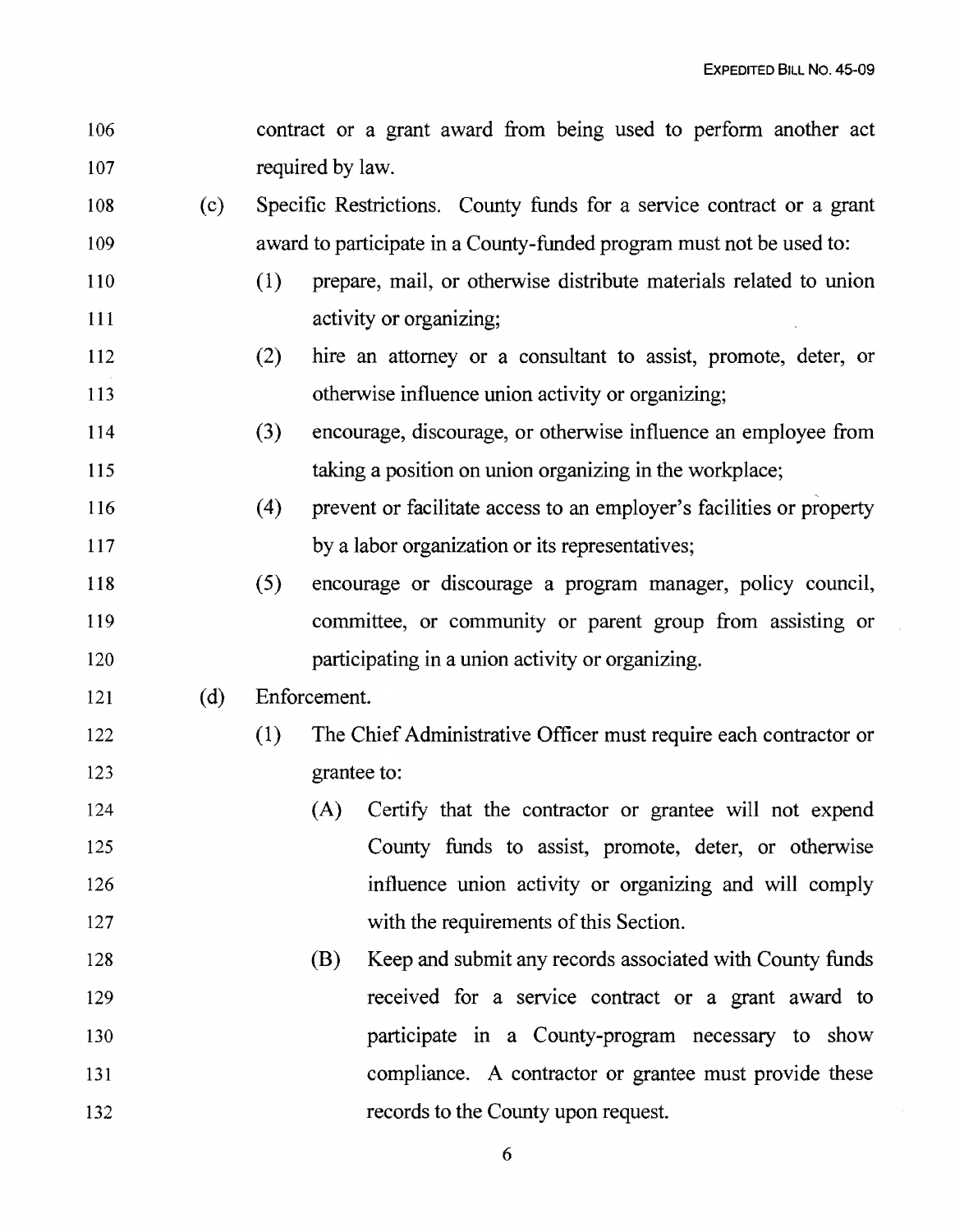EXPEDITED BILL No. 45-09

| 133 |          | The Chief Administrative Officer must enforce this Section and<br>(2)       |
|-----|----------|-----------------------------------------------------------------------------|
| 134 |          | investigate any complaint of a violation.                                   |
| 135 | (e)      | Penalty. A contractor or grantee must pay the County the amount of          |
| 136 |          | funds expended in violation of this Section.                                |
| 137 | (a)      | <u>Purpose. Sound fiscal management requires vigilance to ensure that</u>   |
| 138 |          | <u>County funds appropriated for a service contract or a grant award to</u> |
| 139 |          | participate in a County-funded program are expended solely for the          |
| 140 |          | public purpose for which they are appropriated. If County funds are         |
| 141 |          | appropriated for a service contract or a grant award to participate in a    |
| 142 |          | County-funded program, and those funds are instead used to encourage,       |
| 143 |          | discourage, or otherwise influence union activity or organization, the      |
| 144 |          | proprietary interests of the County are adversely affected. The use of      |
| 145 |          | County funds to encourage, discourage, or otherwise influence               |
| 146 |          | employees from union activity or organizing constitutes a misuse of         |
| 147 |          | County resources.                                                           |
| 148 | (b)      | Use of Funds. County funds appropriated for a service contract or a         |
| 149 |          | grant award to participate in a County-funded program must not be           |
| 150 |          | encumbered or used to assist, promote, deter, or otherwise influence        |
| 151 |          | union activity or organizing. Nothing in this Section shall be construed    |
| 152 |          | to prohibit the expenditure of County funds appropriated for a service      |
| 153 |          | contract or a grant award from being used to perform another act            |
| 154 |          | required by law.                                                            |
| 155 | $\Omega$ | Specific Restrictions. County funds for a service contract or a grant       |
| 156 |          | award to participate in a County-funded program must not be used to:        |
| 157 |          | prepare, mail, or otherwise distribute materials related to union<br>$\Box$ |
| 158 |          | activity or organizing;                                                     |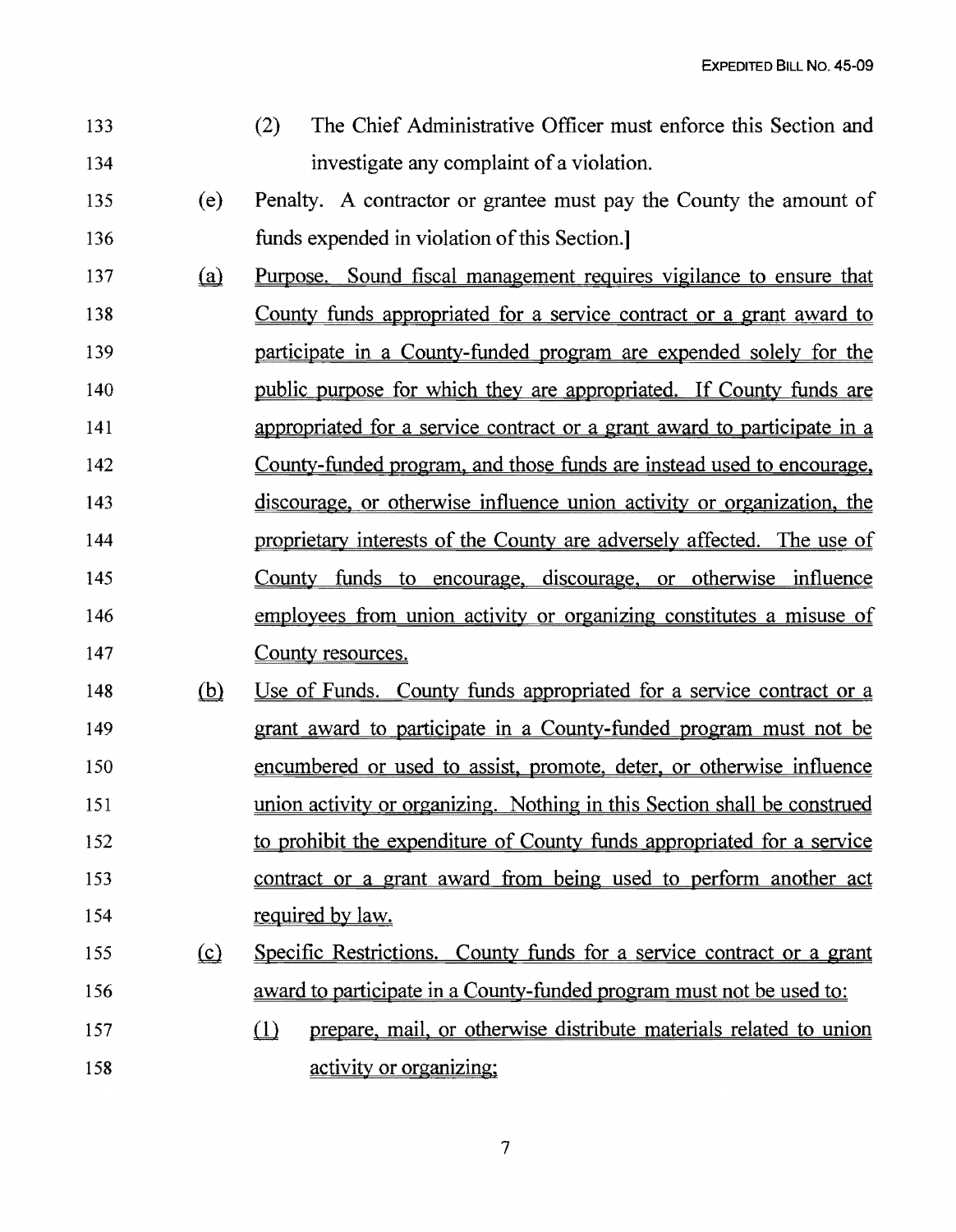$\overline{\phantom{a}}$ 

 $\bar{z}$ 

 $\bar{.}$ 

 $\hat{\mathcal{A}}$ 

| 159 |                                | (2)                 |              | hire an attorney or a consultant to assist, promote, deter, or            |
|-----|--------------------------------|---------------------|--------------|---------------------------------------------------------------------------|
| 160 |                                |                     |              | otherwise influence union activity or organizing;                         |
| 161 |                                | (3)                 |              | <u>encourage, discourage, or otherwise influence an employee from</u>     |
| 162 |                                |                     |              | taking a position on union organizing in the workplace;                   |
| 163 |                                | $\langle 4 \rangle$ |              | prevent or facilitate access to an employer's facilities or property      |
| 164 |                                |                     |              | by a labor organization or its representatives;                           |
| 165 |                                | (5)                 |              | <u>encourage or discourage a program manager, policy council,</u>         |
| 166 |                                |                     |              | committee, or community or parent group from assisting or                 |
| 167 |                                |                     |              | participating in a union activity or organizing.                          |
| 168 | (d)                            |                     | Enforcement. |                                                                           |
| 169 |                                | (1)                 |              | The Chief Administrative Officer must require each contractor or          |
| 170 |                                |                     | grantee to:  |                                                                           |
| 171 |                                |                     | (A)          | Certify that the contractor or grantee will not expend                    |
| 172 |                                |                     |              | County funds to assist, promote, deter, or otherwise                      |
| 173 |                                |                     |              | influence union activity or organizing and will comply                    |
| 174 |                                |                     |              | with the requirements of this Section.                                    |
| 175 |                                |                     | (B)          | Keep and submit any records associated with County funds                  |
| 176 |                                |                     |              | <u>received for a service contract or a grant award to</u>                |
| 177 |                                |                     |              | participate in a County-program necessary to show                         |
| 178 |                                |                     |              | compliance. A contractor or grantee must provide these                    |
| 179 |                                |                     |              | records to the County upon request.                                       |
| 180 |                                | (2)                 |              | The Chief Administrative Officer must enforce this Section and            |
| 181 |                                |                     |              | investigate any complaint of a violation.                                 |
| 182 | $\left( \underline{e} \right)$ |                     |              | <u>Penalty. A contractor or grantee must pay the County the amount of</u> |
| 183 |                                |                     |              | <u>funds expended in violation of this Section.</u>                       |
| 184 |                                |                     |              | 11B-33C. Prevailing Wage Requirements — Construction Contracts.           |
| 185 |                                |                     |              | ∗<br>*<br>$\ast$                                                          |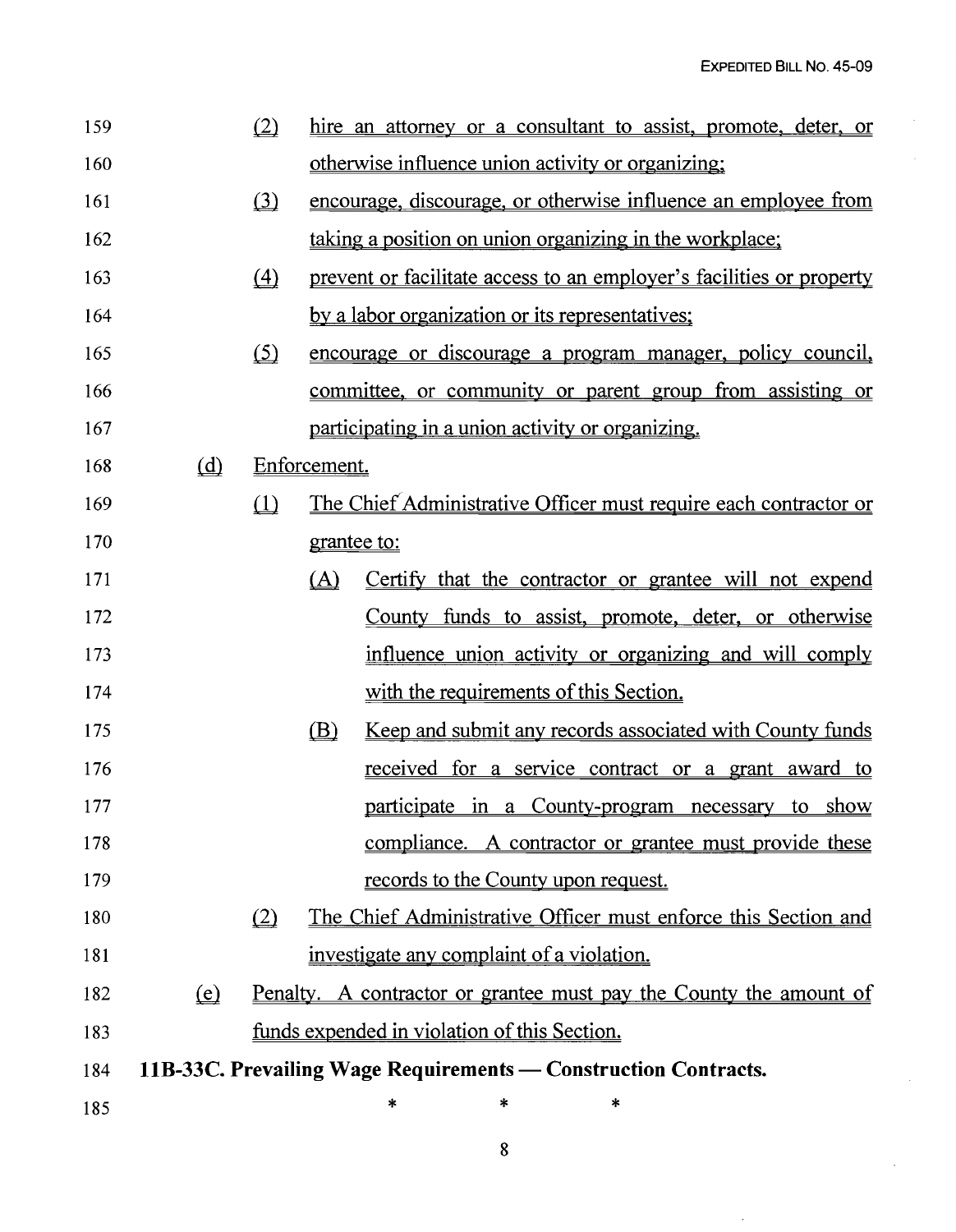186 (c) Payment of prevailing wage. Any contractor and subcontractor that 187 performs direct and measurable construction work on a County financed 188 construction contract must pay each employee at a rate equal to or more 189 than the prevailing wage [currently] in effect when the solicitation is 190 published for the type of work performed.

191  $*$  \* \* \*

## 192 **IlB-35. Contract dispute resolution.**

- 193 (a) *Dispute submitted.* A contractor must submit any dispute arising under 194 a contract to the Director. The using department may submit a dispute 195 arising under the contract to the Director.
- 196 (b) *Decision by Director.* The Director must give the contractor and the 197 using department a written decision approving or denying the dispute in 198 whole or in part within 45 days after receiving the dispute. If the 199 Director does not resolve the dispute within 45 days, the dispute is 200 denied.

### 201 (c) *Appeal to Chief Administrative Officer.*

- 202 (1) The contractor or the using department may appeal the Director's 203 [denial of] decision resolving a dispute in writing to the Chief 204 Administrative Officer within 30 days after receiving the 205 Director's decision, or if no decision is rendered, within 75 days 206 **after submitting the dispute.**
- 207 (2) The Chief Administrative Officer must decide the appeal after 208 considering any written information submitted by the Director, 209 using department, and the contractor.
- 210 (3) The Chief Administrative Officer may hold a hearing on the 211 appeal. The Chief Administrative Officer must complete any 212 hearing on the appeal within:

9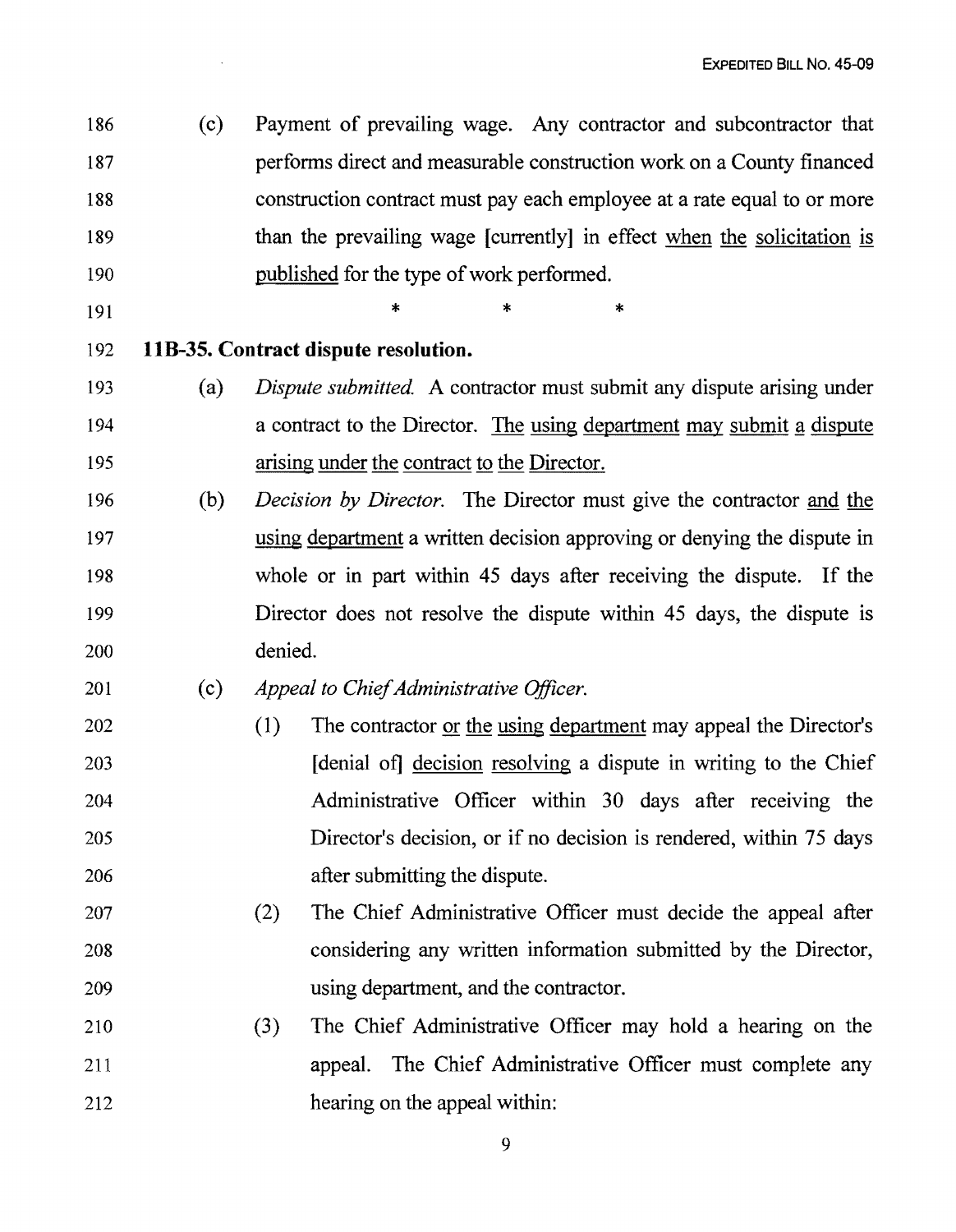EXPEDITED BILL No. 45-09

 $\bar{\tau}$ 

 $\mathcal{A}$ 

| 213 |     |                 | 60 days after receiving the appeal for disputes involving<br>(A)           |
|-----|-----|-----------------|----------------------------------------------------------------------------|
| 214 |     |                 | [under \$10,000] <u>less</u> than \$50,000;                                |
| 215 |     |                 | 90 days after receiving the appeal for disputes involving<br>(B)           |
| 216 |     |                 | between [\$10,000] \$50,000 and \$100,000; and                             |
| 217 |     |                 | 135 days after receiving the appeal for disputes involving<br>(C)          |
| 218 |     |                 | more than \$100,000.                                                       |
| 219 |     | (4)             | The Chief Administrative Officer may require the contractor and            |
| 220 |     |                 | the using department to [produce] provide additional information           |
| 221 |     |                 | about the dispute.                                                         |
| 222 |     | (5)             | The Chief Administrative Officer must give the contractor and              |
| 223 |     |                 | the using department a written decision approving or denying the           |
| 224 |     |                 | dispute in whole or in part within 30 days after receiving the             |
| 225 |     |                 | appeal or, if a hearing is held, within 30 days after receiving the        |
| 226 |     |                 | hearing officer's report. If the Chief Administrative Officer does         |
| 227 |     |                 | not give the contractor and using department a written decision            |
| 228 |     |                 | on the appeal within the applicable period, the dispute is denied.         |
| 229 | (d) |                 | Appeal to court.                                                           |
| 230 |     | (1)             | The contractor may appeal the Chief Administrative Officer's               |
| 231 |     |                 | decision to the Circuit Court under the Maryland Rules.                    |
| 232 |     | (2)             | The contractor or the County may appeal the decision of the                |
| 233 |     |                 | Circuit Court to the Court of Special Appeals under State law.             |
| 234 |     | $(3)^{\degree}$ | In the event of a statutory denial <u>under subsection</u> (b), the        |
| 235 |     |                 | contractor <u>or the County</u> may file a legal action in a court of      |
| 236 |     |                 | appropriate jurisdiction. That court must hear the case de novo.           |
| 237 | (e) |                 | <i>Consolidation of disputes.</i> The Director or the Chief Administrative |
| 238 |     |                 | Officer may consolidate [a contractor's] multiple disputes if:             |
| 239 |     | (1)             | the disputes have common questions of law or fact; and                     |